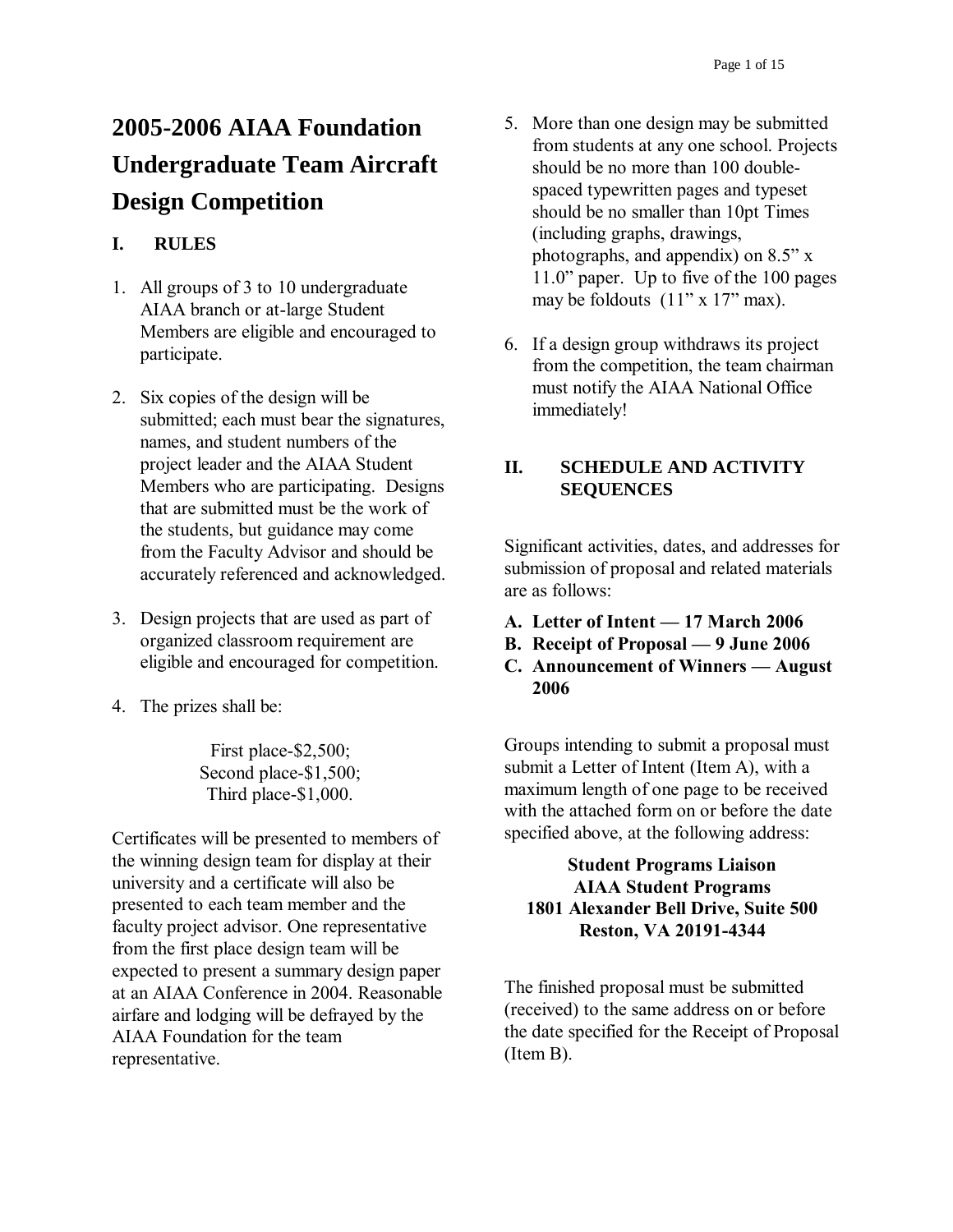### **III. PROPOSAL REQUIREMENTS**

The technical proposal is the most important factor in the award of a contract. It should be specific and complete. While it is understood that all of the technical factors cannot be included in advance, the following should be included and keyed accordingly:

- 1. Demonstrate a thorough understanding of the Request for Proposal (RFP) requirements.
- 2. Describe the proposed technical approaches to comply with each of the requirements specified in the RFP, including phasing of tasks. Legibility, clarity, and completeness of the technical approach are primary factors in evaluation of the proposals.
- 3. Particular emphasis should be directed at identification of critical, technical problem areas. Descriptions, sketches, drawings, systems analysis, method of attack, and discussions of new techniques should be presented in sufficient detail to permit engineering evaluation of the proposal. Exceptions to proposed technical requirements should be identified and explained.
- 4. Include tradeoff studies performed to arrive at the proposed design concept.
- 5. Provide a description of automated design tools used to develop the design.

#### **IV. BASIS FOR JUDGING**

1. Technical Content (35 points)

This concerns the correctness of theory, validity of reasoning used, apparent understanding and grasp of the subject, etc. Are all major factors considered and a reasonably accurate evaluation of these factors presented?

2. Organization and Presentation (20 points)

The description of the design as an instrument of communication is a strong factor on judging. Organization of written design, clarity, and inclusion of pertinent information are major factors.

3. Originality (20 points)

The design proposal should avoid standard textbook information, and should show the independence of thinking or a fresh approach to the project. Does the method and treatment of the problem show imagination? Does the method show an adaptation or creation of automated design tools?

4. Practical Application and Feasibility (25 points)

The proposal should present conclusions or recommendations that are feasible and practical, and not merely lead the evaluators into further difficult or nonsolvable problems. Is the project realistic from a cost standpoint? Does the presentation include environmental impact studies (where applicable) and analysis of the function of the design in or for society?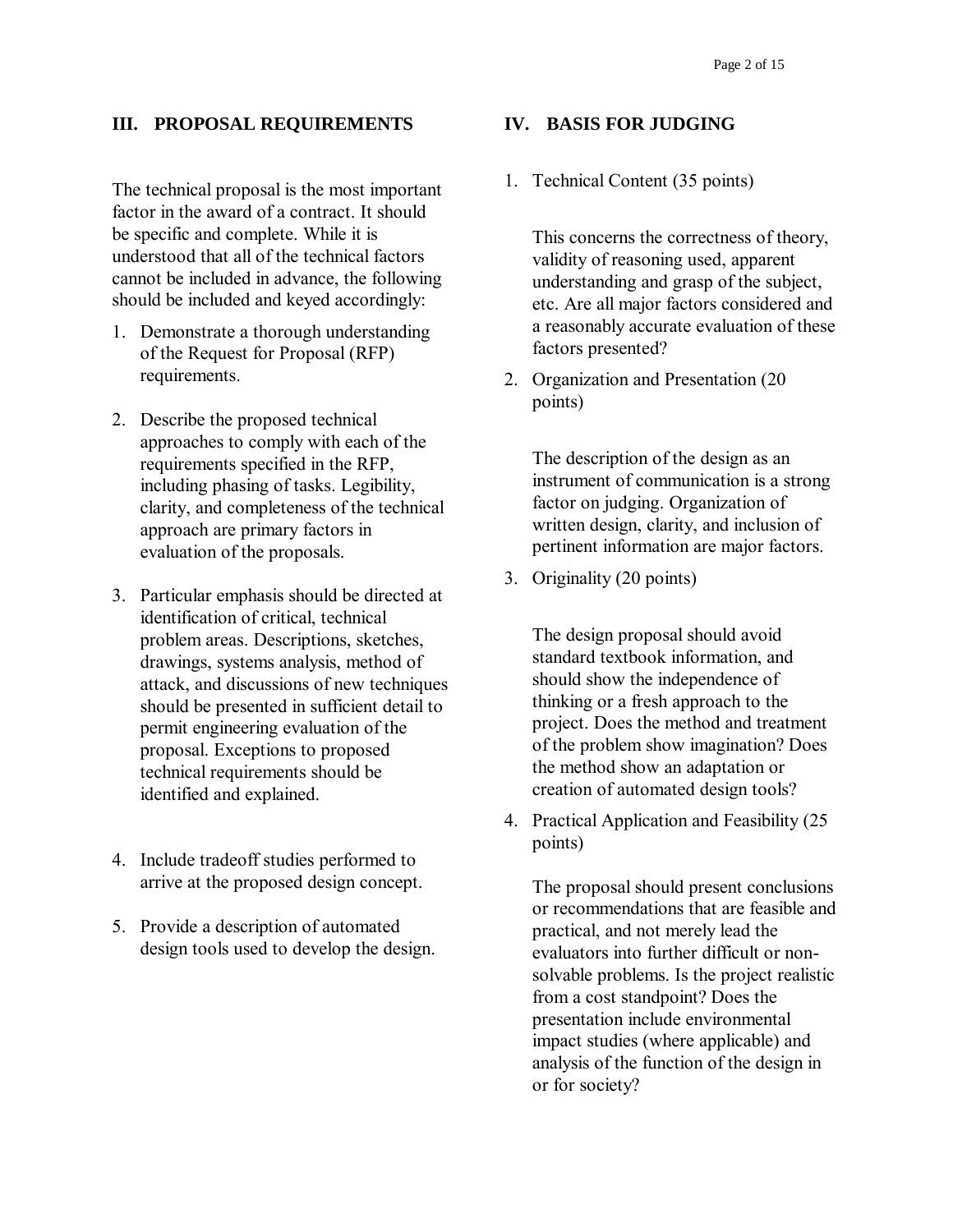### **V. REQUEST FOR PROPOSAL**

#### **Homeland Defense Interceptor**

#### **1.0 Background**

Increasing funding and technological sophistication of international terrorist organizations make it very likely that the United States will be attacked from the air again. This attack may involve aircraft ranging in size from large chartered or hijacked airliners to small autonomous cruise missiles. At the same time, most current Air Force and Navy fighter aircraft will reach the end of their service life by 2020. The stealthy F-22 and F-35, designed primarily for operations against large, sophisticated air defense systems and high-performance fighters, are too expensive to be bought in sufficient numbers to provide adequate force projection assets while maintaining homeland airspace sovereignty. A small, highperformance but low-cost homeland defense interceptor could fill this gap without drawing excessive funds away from offensive forces. Approximately 1000 aircraft are needed to fill this requirement.

Strict budgetary constraints dictate that this aircraft will only be built if it is extremely affordable. In order to minimize cost per aircraft, all practical measures must be taken to keep it as small and simple as possible without compromising mission performance. The program will be titled Homeland Defense Interceptor (HDI).

#### **2.0 Requirements**

- 2.1 Design a homeland defense interceptor, including an engine data package.
- 2.2 The design should be cost effective and perform two design missions. The first is a defensive counter-air (DCA) patrol mission. Attachment 1 provides specific information on this design mission. The second is a point defense interception mission. Attachment 2 provides specific information on this design mission.
- 2.3 An intercept/escort mission will be evaluated. Attachment 3 provides specific information.
- 2.4 Attachment 4 specifies minimum performance requirements.
- 2.5 Attachment 5 specifies weapons carriage capabilities.
- 2.6 Attachment 6 specifies engine design requirements.
- 2.7 All reports shall be submitted electronically as MSWord documents or PDF files.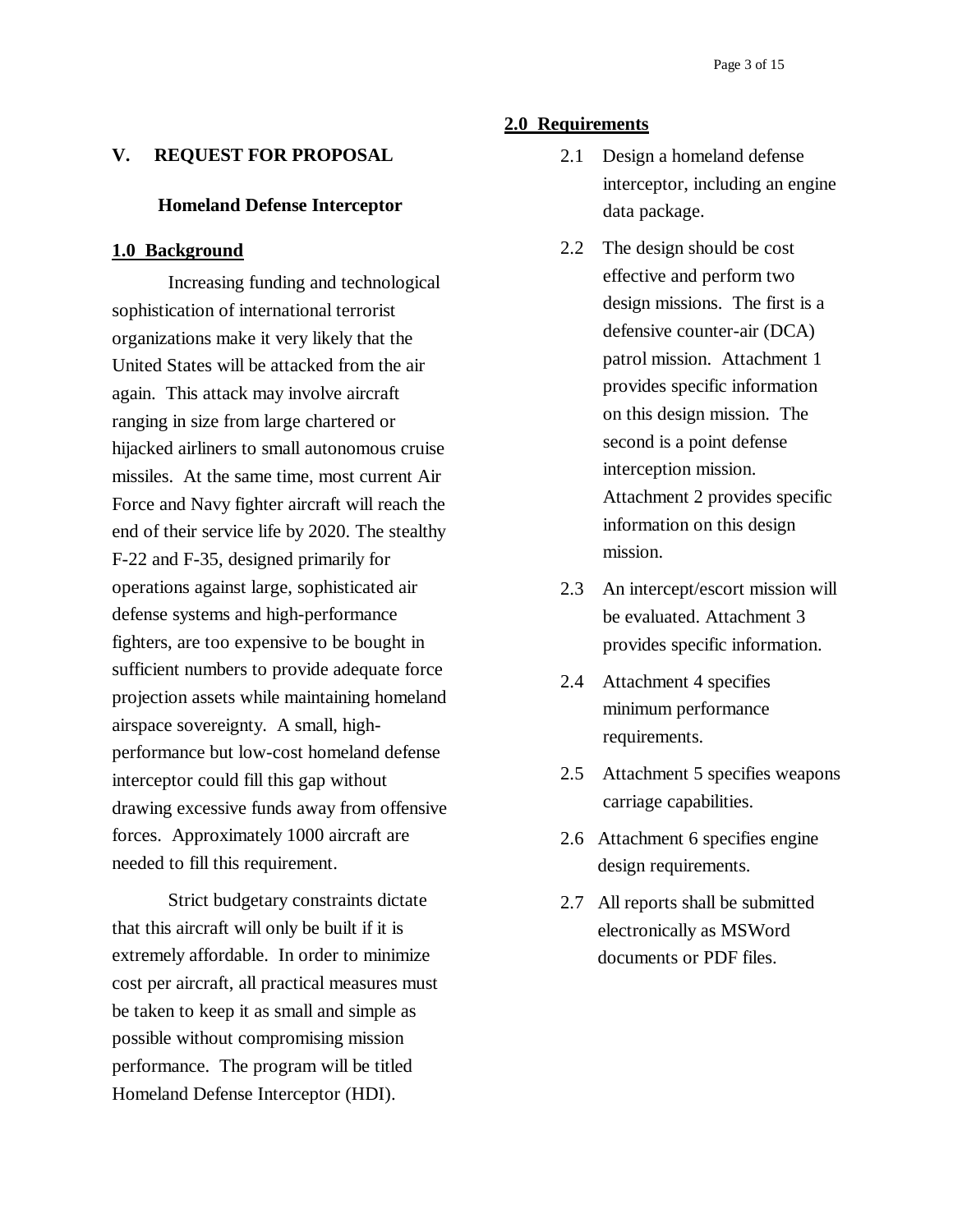## **3.0 Other Desired or Required Capabilities and Characteristics**

- 3.1 Crew of One (required). All systems must be designed for one pilot operation. Pilot and personal equipment weighs 250 lbs. Pilot can control the aircraft remotely if the operational concept accomplishes positive threat identification and clearly addresses all communication bandwidth issues related to that approach. An unmanned approach can remove any man/machine interfaces from the aircraft itself, but must address remotely piloted infrastructure issues in full detail.
	- 3.2 Maintenance (required). The design must allow easy access to and removal of primary elements of all major systems. Minimize requirements for unique support equipment.
	- 3.3 Structure (required): Design limit load factors are +7 and -3 vertical g's in the clean configuration with 50% internal fuel. The structure should withstand a dynamic pressure of 2,133 psf (M=1.2 at sea level). A factor of safety of 1.5 shall be used on all design ultimate loads. Primary structures should be designed

for durability and damage tolerance. Design service life is 12,000 hours.

- 3.4 Fuel/Fuel Tanks (required): Primary design fuel is standard JP-8 or Jet-A (6.7 lb/gal). All fuel tanks will be self-sealing. External fuel tanks may be carried for design missions, but if carried, must be retained for the entire mission.
- 3.5 Stability (required): Unaugmented subsonic longitudinal static margin (S.M.) shall be no greater than 10% and no less than -10%. A digital flight control system is mandatory for designs that are statically unstable in the longitudinal axis.
- 3.6 Operation (required): The aircraft must operate in all weather from existing NATO runways (8,000 ft), shelters, and maintenance facilities and from austere bases without support equipment. The aircraft must be capable of allweather interception and weapon delivery.
- 3.7 Cost (required). Flyaway cost per aircraft for a 1000 aircraft buy will not exceed \$15 million in 2005 US dollars. All practical measures will be taken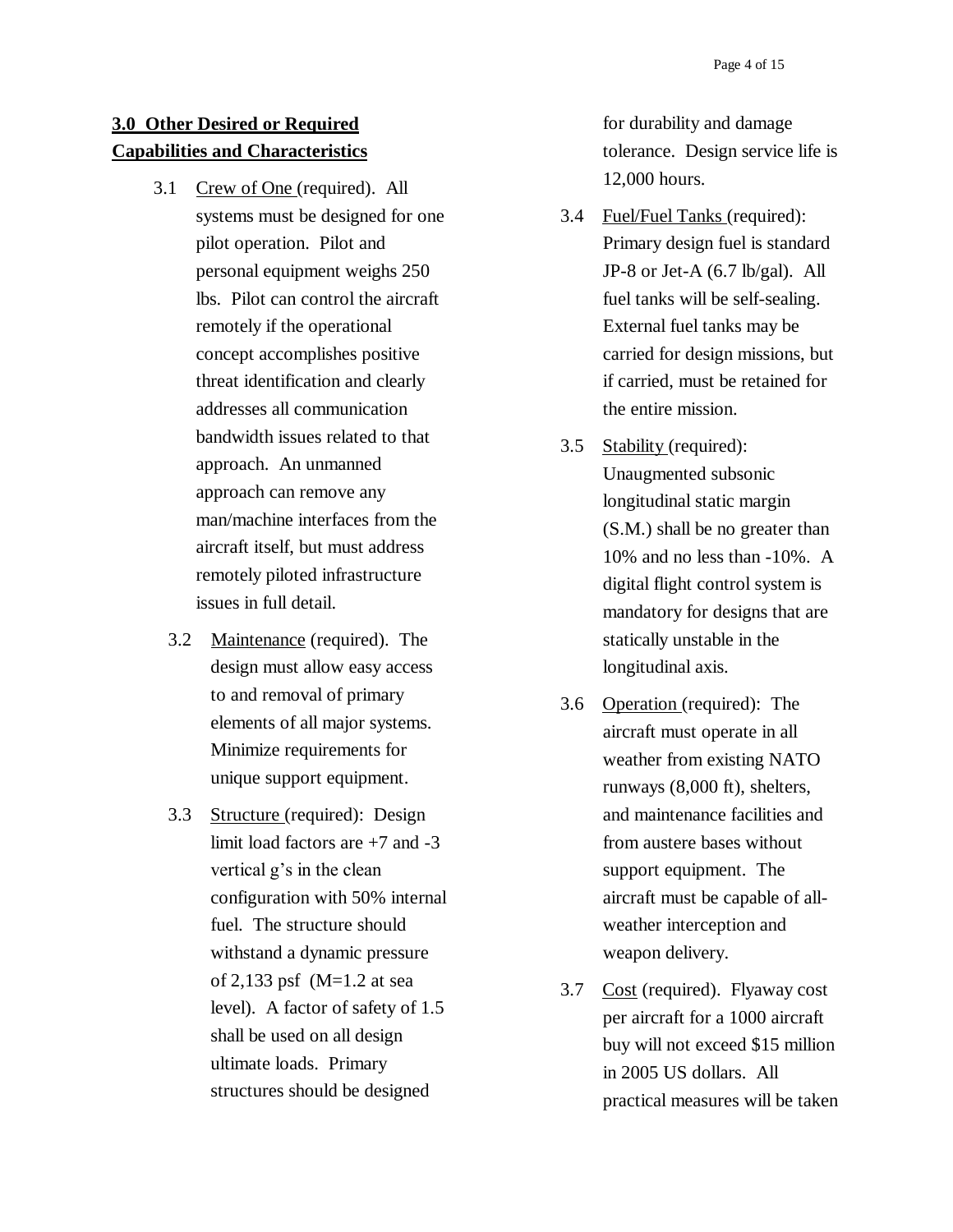to minimize total life cycle costs.

#### **4.0 Measures Of Merit**

Designs will be evaluated on DCA and intercept mission performance (Attachments 1 and 2), escort mission radius (Attachment 3), other performance requirements (Attachment 4), weapons carriage (Attachment 5), and cost. The following measures of merit will be reported for each design mission:

- 4.1 Weight summary (GTOW, We,  $W_f$ , W/S, T/W,  $W_f$ /W) including external tanks, if used.
- 4.2 Aircraft geometry and systems integration (wing and control surface area, fuselage size and volume, frontal cross sectional area distribution, wetted area, inlet and diffuser, landing gear, weapons carriage, sensor and avionics locations, crew station, etc.)
- 4.3 Mission duration, radius or range, fuel burn by mission segment for each design mission.
- 4.4 Take-off and landing distance for each design mission including standard day and icy runway balanced field length at sea level and 4,000 feet MSL.
- 4.5 Performance at maneuver weight (50% internal fuel) for design mission loadings.
	- 4.5.1 Maximum Mach Number at 35,000 Ft.
	- 4.5.2 1-g Maximum Thrust Specific Excess Power Envelope
	- 4.5.3 5-g Maximum Thrust Specific Excess Power Envelope
	- 4.5.4 Maximum Thrust Sustained Load Factor Envelope
	- 4.5.5 Maximum Thrust Maneuvering Performance Diagrams
		- 4.5.5.1 10,000 ft
		- 4.5.5.2 30,000 ft
		- 4.5.5.3 50,000 ft
- 4.6 Flyaway and total life cycle costs estimates must be provided for the system. Include any support system costs and infrastructure improvement costs. Show cost trades for aircraft buys of 100, 500, and 1000 units.
- 4.7 A digital 3D model of the aircraft is required. This model must be full scale and accurately depict the final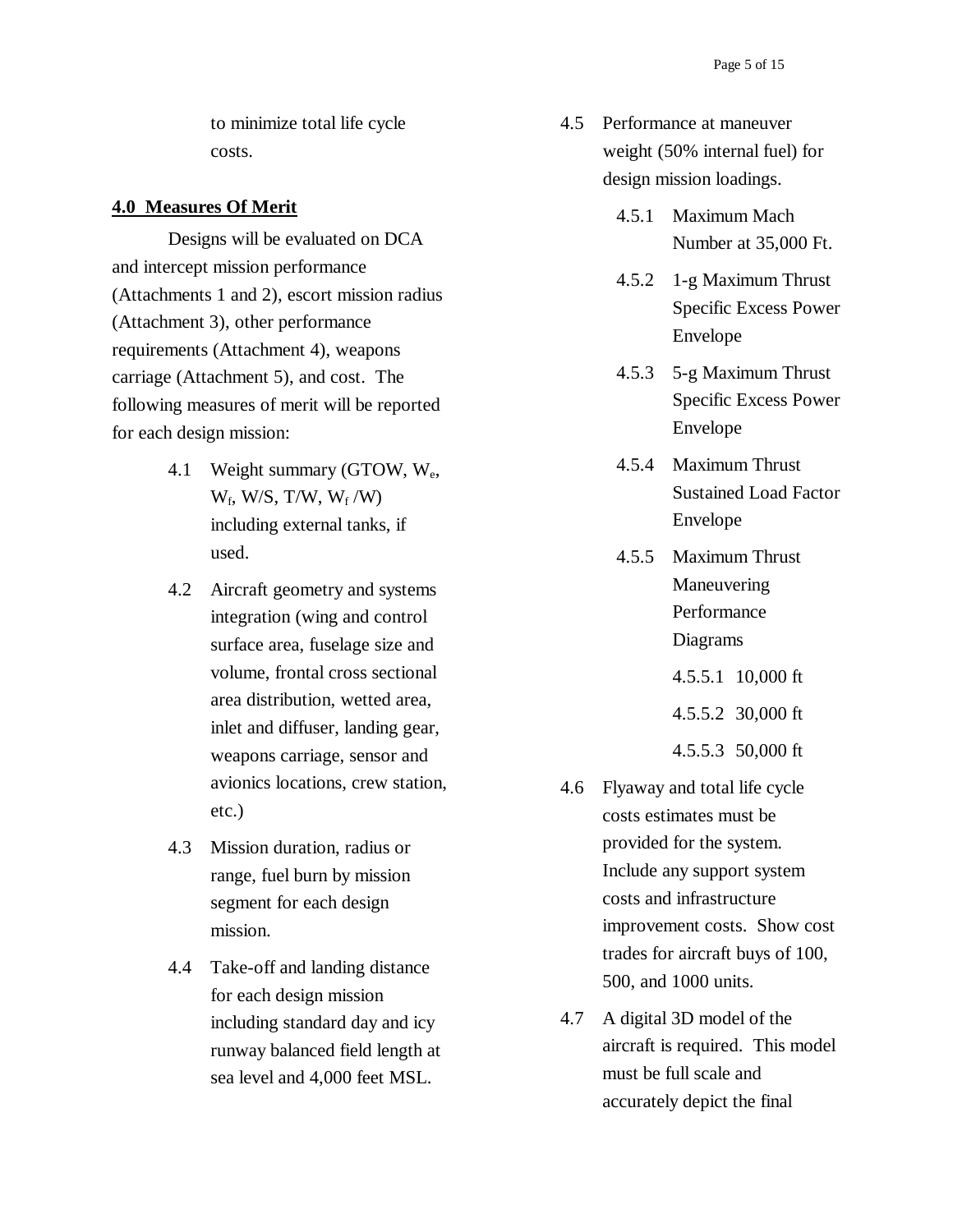design including location of all major subcomponents, fuel tanks, payloads, and crew. A conceptual drawing package shall be submitted (separate from the report) using D-size (22" x 34") format.

4.8 An operational concept must be provided for an approach involving remotely piloted vehicles. This concept shall include: threat identification, threat tracking, target verification, target tracking, weapons integration, kill verification, collision avoidance, command and control infrastructure, loss of vehicle command and/or control, handling of enemy countermeasures, aircraft launch and recovery scheme, items/levels of redundancy required, and a benefits/limitations summary. THIS ITEM IS NOT REQUIRED FOR A MANNED APPROACH.

## **5.0 Government Furnished Equipment (GFE)**

GFE will be used to the maximum extent possible. GFE available or being developed for this aircraft is described in Attachment 7.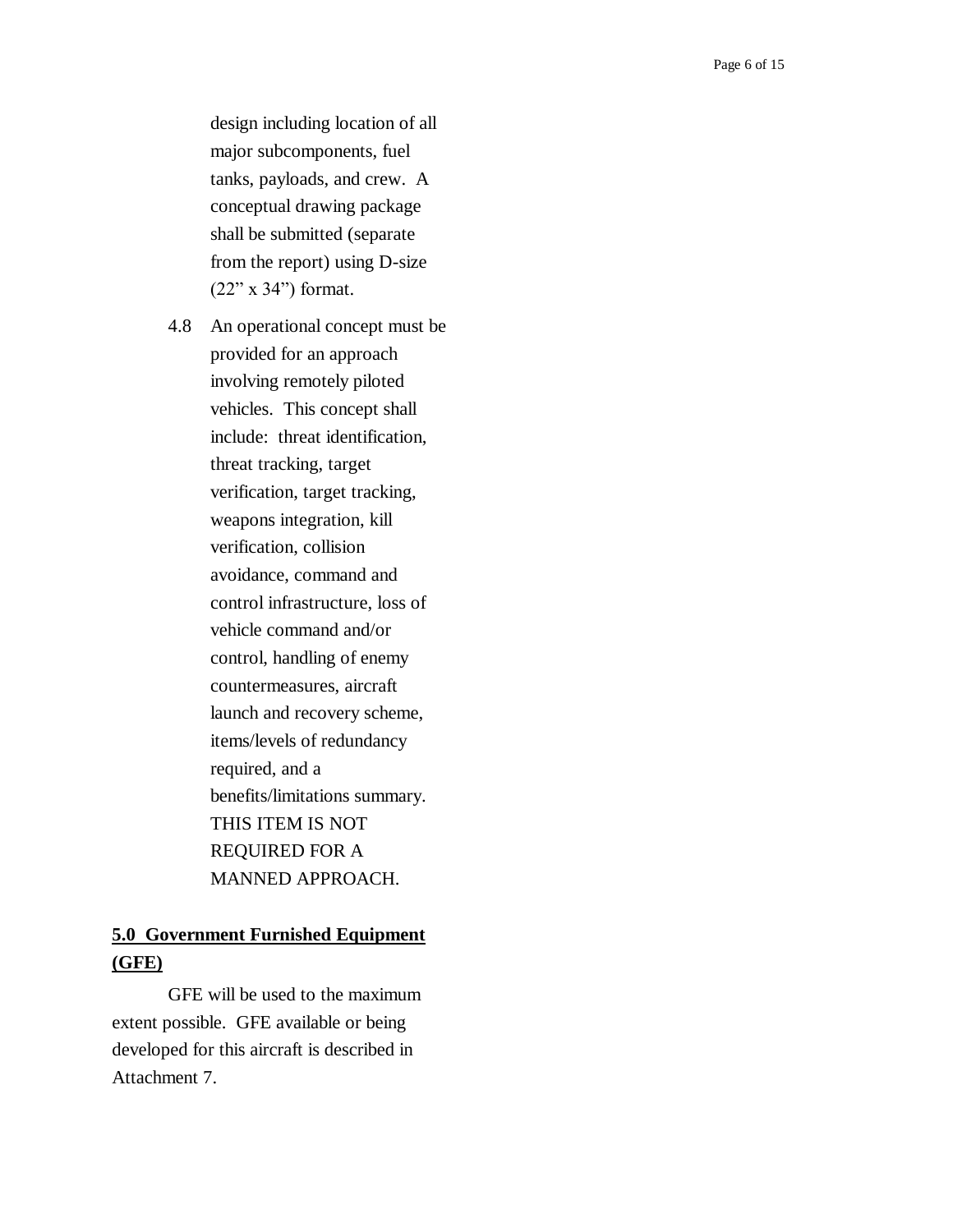# **Defensive Counter-Air Patrol Mission**

# **Configuration: (2)AIM-120 + (2) AIM-9 + M61A1 gun with 500 rounds 20mm ammunition**

| Phase                                                  | Description                                                                                         |  |  |
|--------------------------------------------------------|-----------------------------------------------------------------------------------------------------|--|--|
| $\mathbf{1}$                                           | Take-off and acceleration allowance (computed at sea level. 59°F).                                  |  |  |
|                                                        | a. Fuel allowance for warm-up                                                                       |  |  |
|                                                        | b. Fuel to accelerate to climb speed at maximum thrust (no distance credit)                         |  |  |
| $\overline{2}$                                         | Climb from sea level to optimum cruise altitude                                                     |  |  |
| 3                                                      | Cruise out 300 nm at optimum speed and altitude                                                     |  |  |
| $\overline{4}$                                         | Combat air patrol 4 hours at best loiter speed and 35,000 ft                                        |  |  |
| 5                                                      | Dash 100 nm at maximum speed at 35,000 ft                                                           |  |  |
| 6                                                      | Combat allowance:                                                                                   |  |  |
|                                                        | Fuel required to perform the following maneuvers at 35,000 ft with maximum<br>thrust and fuel flow. |  |  |
|                                                        | a. One sustained 360 $^{\circ}$ turn (P <sub>s</sub> = 0) at Mach = 1.2                             |  |  |
| b. One sustained 360° turn ( $P_s = 0$ ) at Mach = 0.9 |                                                                                                     |  |  |
|                                                        | After maneuvers, fire all missiles and retain gun ammunition.                                       |  |  |
| $\tau$                                                 | Climb/accelerate to optimum speed and altitude                                                      |  |  |
| 8                                                      | Cruise back 400 nm at optimum speed and altitude                                                    |  |  |
| 9                                                      | Descend to sea level (no distance credit or fuel used)                                              |  |  |
| 10                                                     | Reserves: fuel for 30 minutes at sea level at speed for maximum endurance                           |  |  |
|                                                        |                                                                                                     |  |  |

Note: Base all performance calculations on standard day conditions with no wind.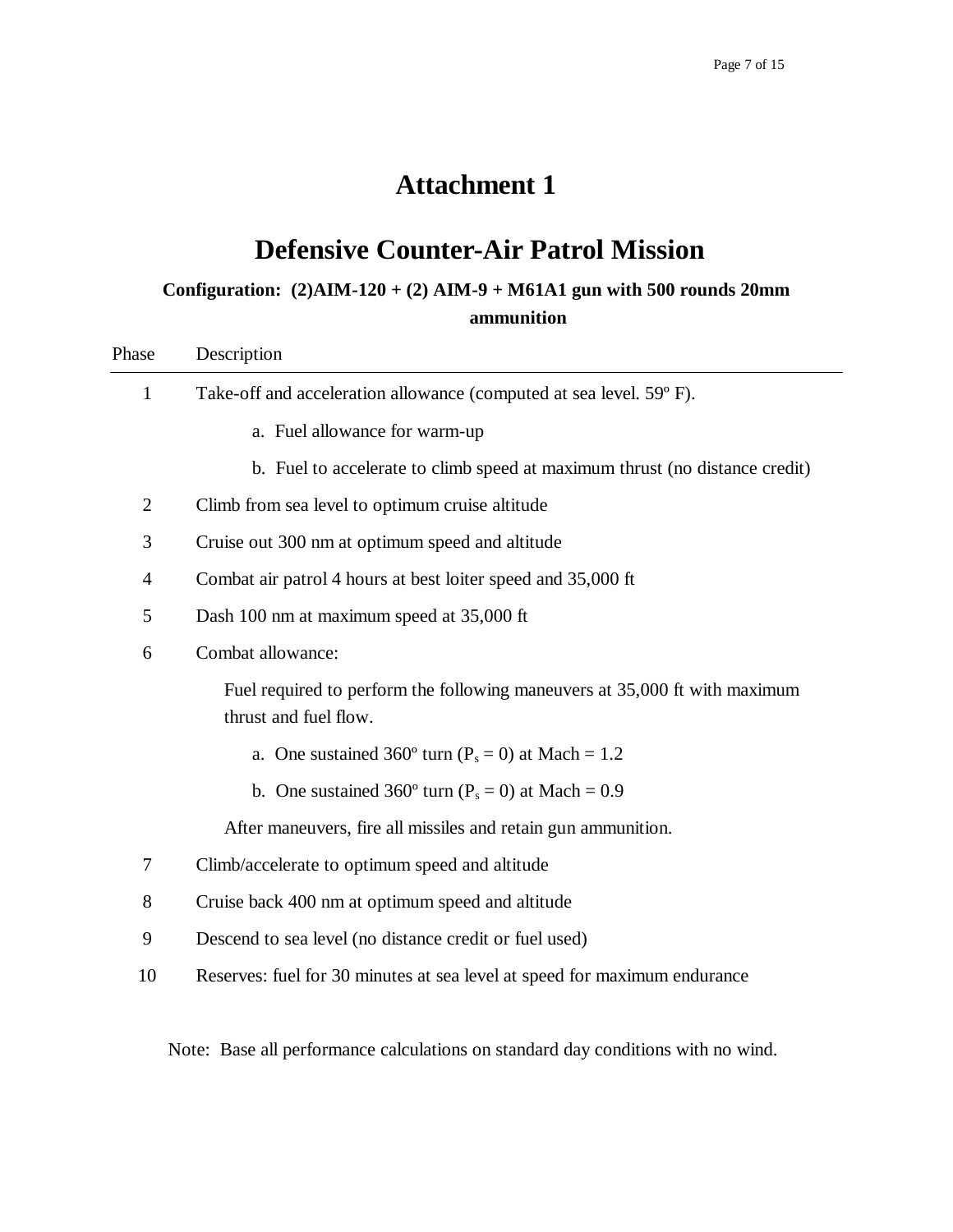# **Point Defense Intercept Mission**

# **Configuration: (2)AIM-120 + (2) AIM-9 + M61A1 gun with 500 rounds 20mm ammunition**

| Phase          | Description                                                                                         |  |
|----------------|-----------------------------------------------------------------------------------------------------|--|
| 1              | Take-off and acceleration allowance (computed at sea level and 59°F).                               |  |
|                | a. Fuel allowance for warm-up                                                                       |  |
|                | b. Fuel to accelerate to climb speed at maximum thrust (no distance credit)                         |  |
| $\overline{2}$ | Climb from sea level to 35,000 ft and accelerate to maximum speed                                   |  |
| 3              | Dash 200 nm at maximum speed at 35,000 ft                                                           |  |
| $\overline{4}$ | Combat allowance:                                                                                   |  |
|                | Fuel required to perform the following maneuvers at 35,000 ft with maximum<br>thrust and fuel flow. |  |
|                | a. One sustained 360° turn ( $P_s = 0$ ) at Mach = 1.2                                              |  |
|                | b. One sustained 360° turn ( $P_s = 0$ ) at Mach = 0.9                                              |  |
|                | After maneuvers, fire all missiles and retain gun ammunition.                                       |  |
| 5              | Climb/accelerate to optimum speed and altitude                                                      |  |
| 6              | Cruise back 200 nm at optimum speed and altitude                                                    |  |
| 7              | Descend to sea level (no distance credit or fuel used)                                              |  |
| 8              | Reserves: fuel for 30 minutes at sea level at speed for maximum endurance                           |  |

Note: Base all performance calculations on standard day conditions with no wind.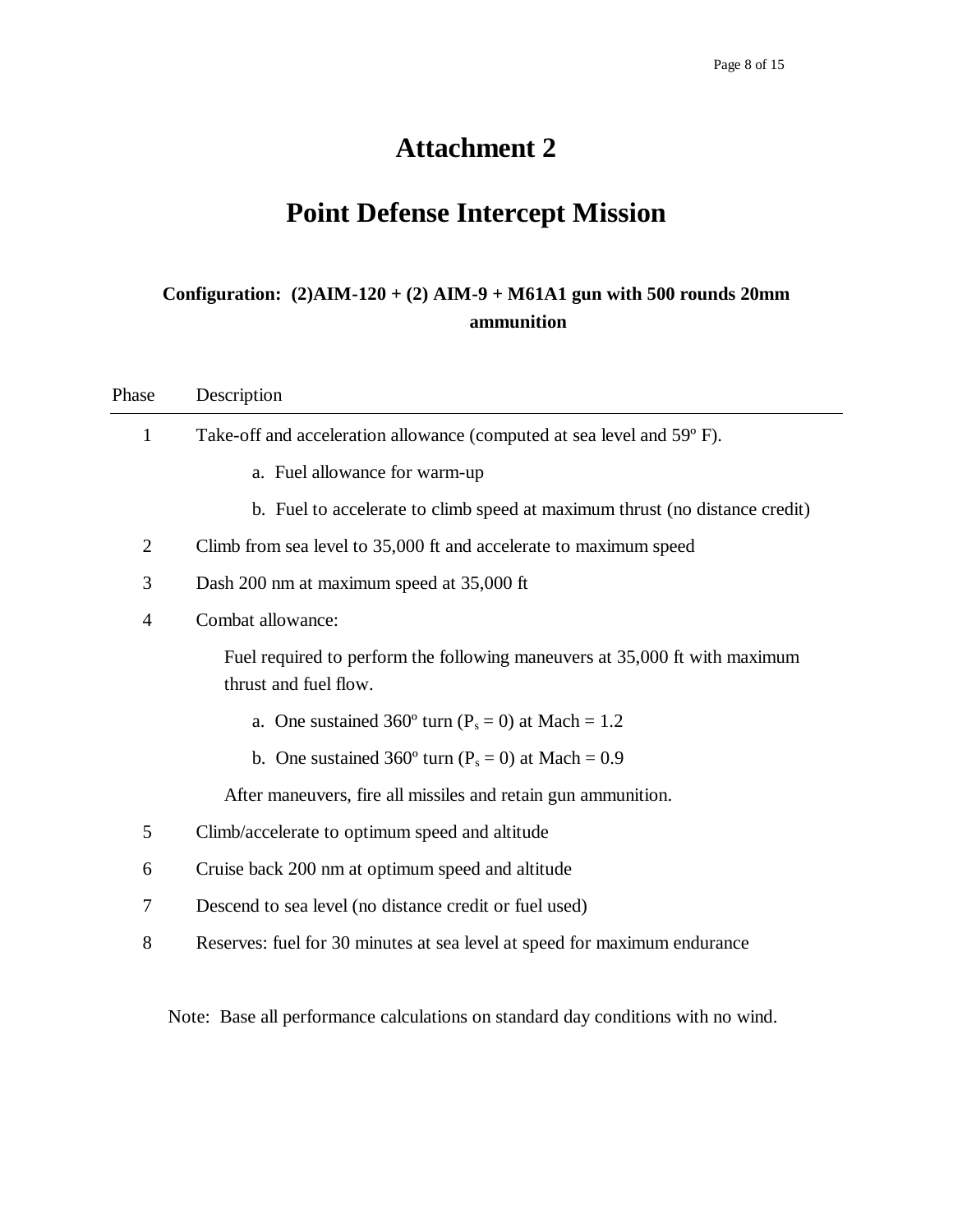# **Intercept/Escort Mission**

# **Configuration: (2)AIM-120 + (2) AIM-9 + M61A1 gun with 500 rounds 20mm ammunition**

| Phase          | Description                                                                 |
|----------------|-----------------------------------------------------------------------------|
| 1              | Take-off and acceleration allowance (computed at sea level and 59°F).       |
|                | a. Fuel allowance for warm-up                                               |
|                | b. Fuel to accelerate to climb speed at maximum thrust (no distance credit) |
| $\overline{2}$ | Climb from sea level to 35,000 ft and accelerate to maximum speed           |
| 3              | Dash out at maximum speed at 35,000 ft                                      |
| $\overline{4}$ | Escort for 300 nm at minimum practical airspeed. Retain all weapons.        |
| 5              | Climb/accelerate to optimum speed and altitude                              |
| 6              | Cruise back at optimum speed and altitude                                   |
| 7              | Descend to sea level (no distance credit or fuel used)                      |
| 8              | Reserves: fuel for 30 minutes at sea level at speed for maximum endurance   |
|                |                                                                             |
|                |                                                                             |

Note: Base all performance calculations on standard day conditions with no wind.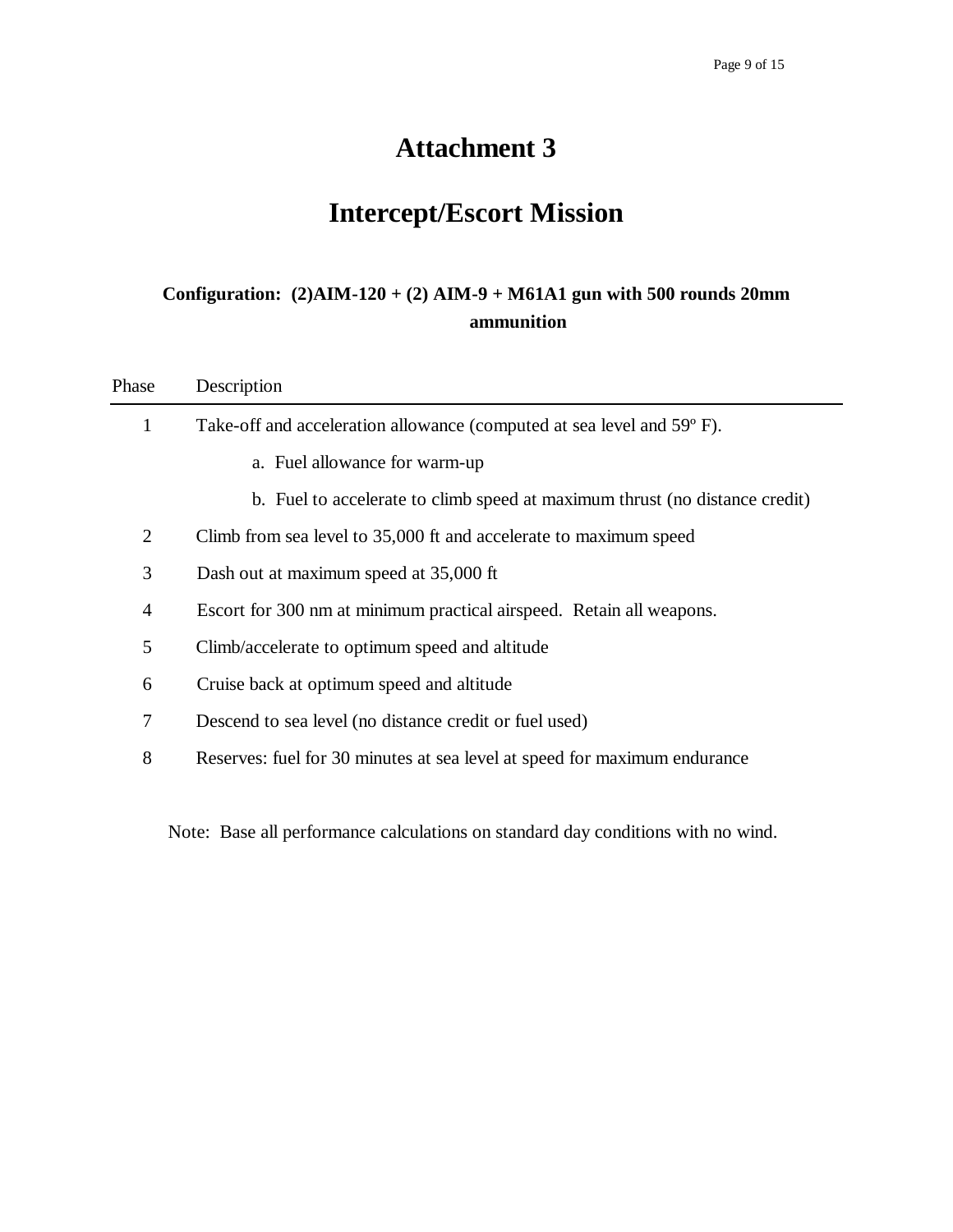# **Minimum Performance Requirements/Constraints**

| Criteria                                                                           | <b>Requirement</b> |
|------------------------------------------------------------------------------------|--------------------|
| <b>Mission Performance</b>                                                         |                    |
|                                                                                    |                    |
|                                                                                    |                    |
| Performance at Maneuver Weight (50% Internal Fuel) for (2)AIM-120 + M61A1 gun with |                    |
| <b>500 Rounds 20mm Ammunition</b>                                                  |                    |
|                                                                                    |                    |
| • 1-g Specific Excess Power-Military Thrust                                        |                    |
|                                                                                    |                    |
|                                                                                    |                    |
| • 1-g Specific Excess Power-Maximum Thrust                                         |                    |
|                                                                                    |                    |
|                                                                                    |                    |
| • 5-g Specific Excess Power-Maximum Thrust                                         |                    |
|                                                                                    |                    |
|                                                                                    |                    |
| • Sustained Load Factor-Maximum Thrust                                             |                    |
|                                                                                    |                    |
| • Maximum Instantaneous Turn Rate at 35,000 ft                                     |                    |
|                                                                                    |                    |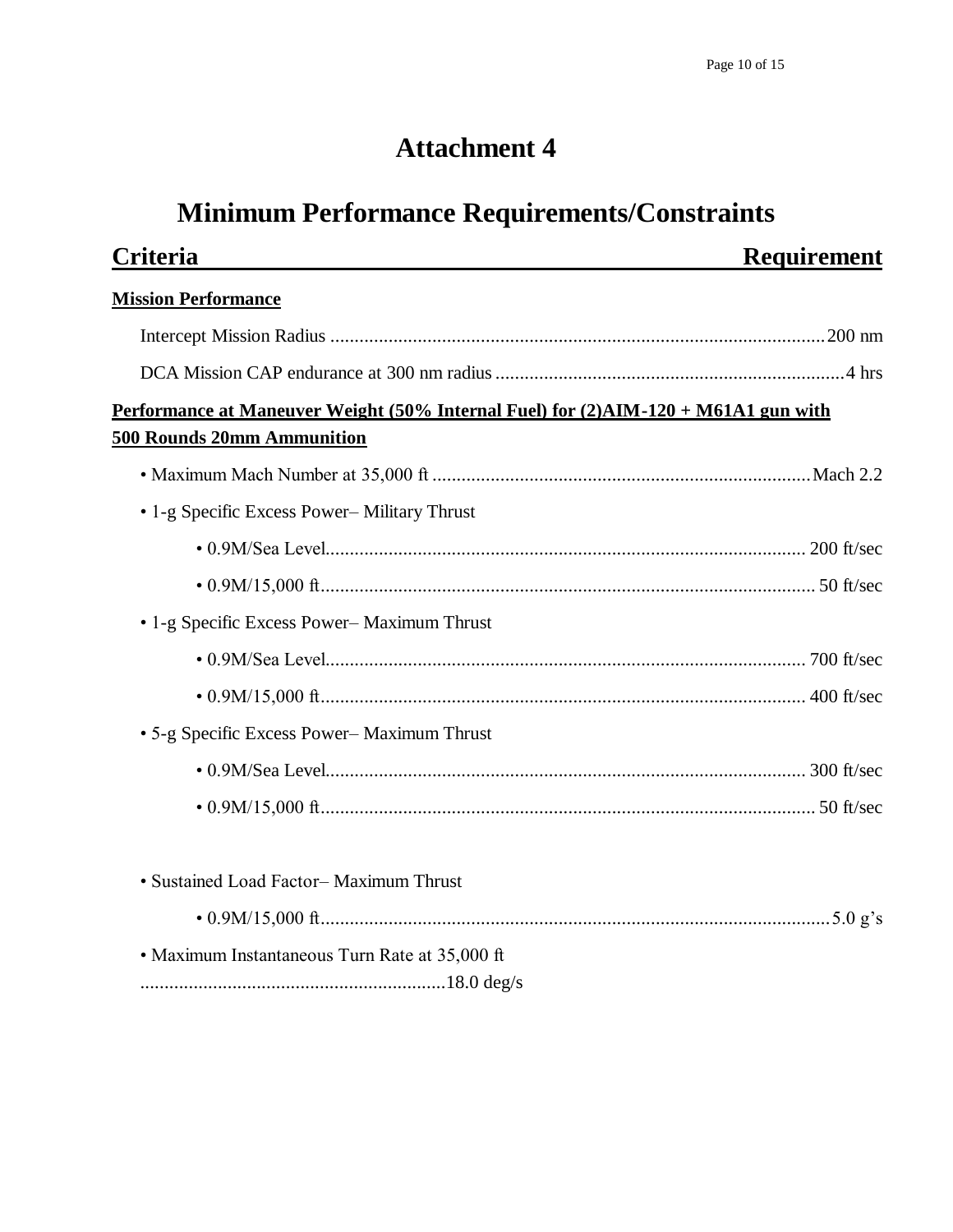# **Required Maximum Weapons Carriage Capability**

## **Air-to-Air Loading**

- (2) AIM-120 + (2) AIM-9 + gun + ammo
- (4) AIM-120 + gun + ammo
- $-$  (4) AIM-9 + gun + ammo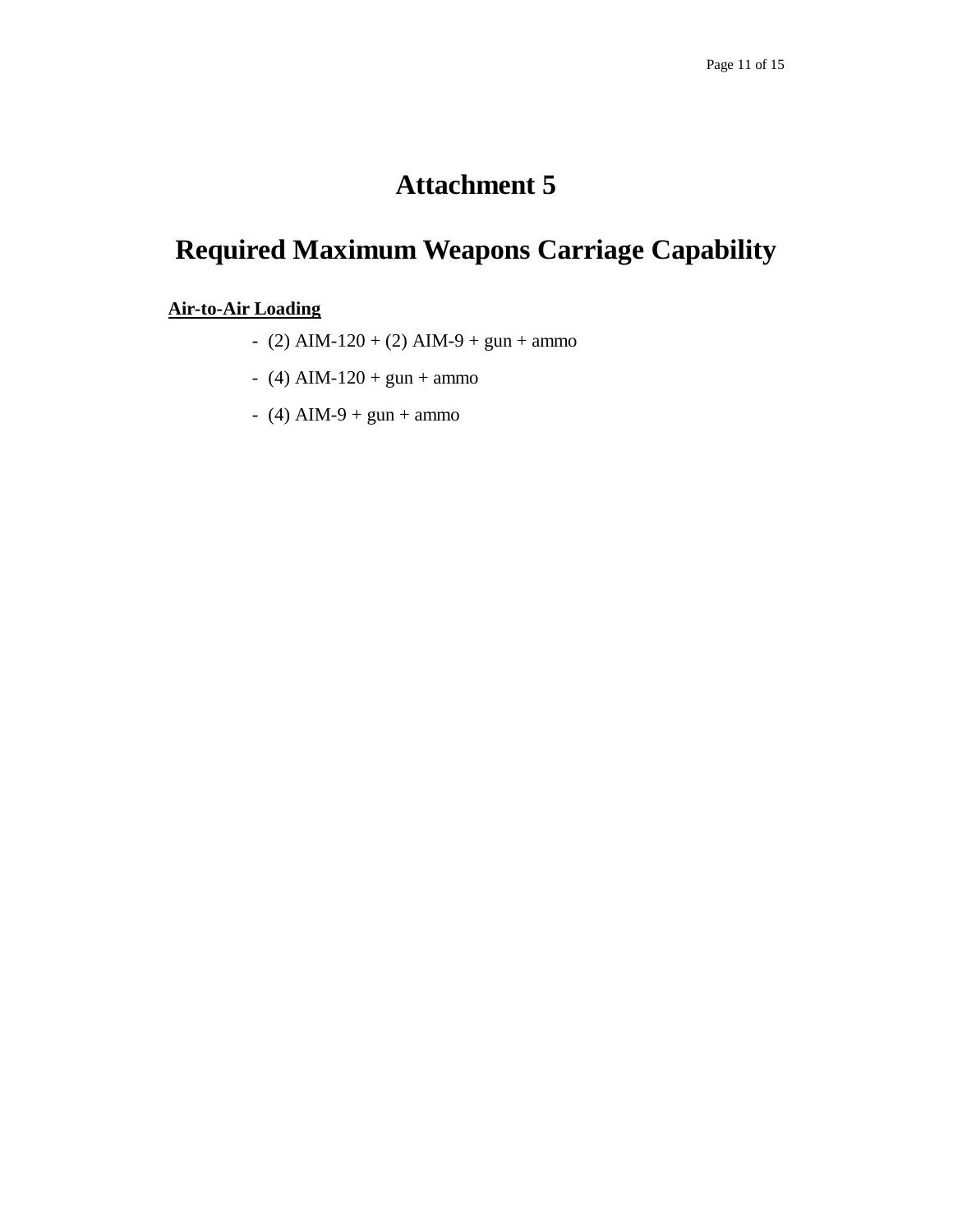# **Engine Cycle Requirements**

1. The engine must provide adequate installed thrust for all portions of the design missions. The engine data package must include all parameters necessary to completely describe the engine cycle and geometry.

2. Aircraft System Requirements:

- a. Electrical and hydraulic systems require 50kw of power.
- b. Environmental control systems and the avionics liquid cooling system require 2% of engine mass flow.

3. It is highly desirable that the engine utilized is a non-developmental item (NDI). A derivative of the engine should currently be in production or forecast to be in production by 2010.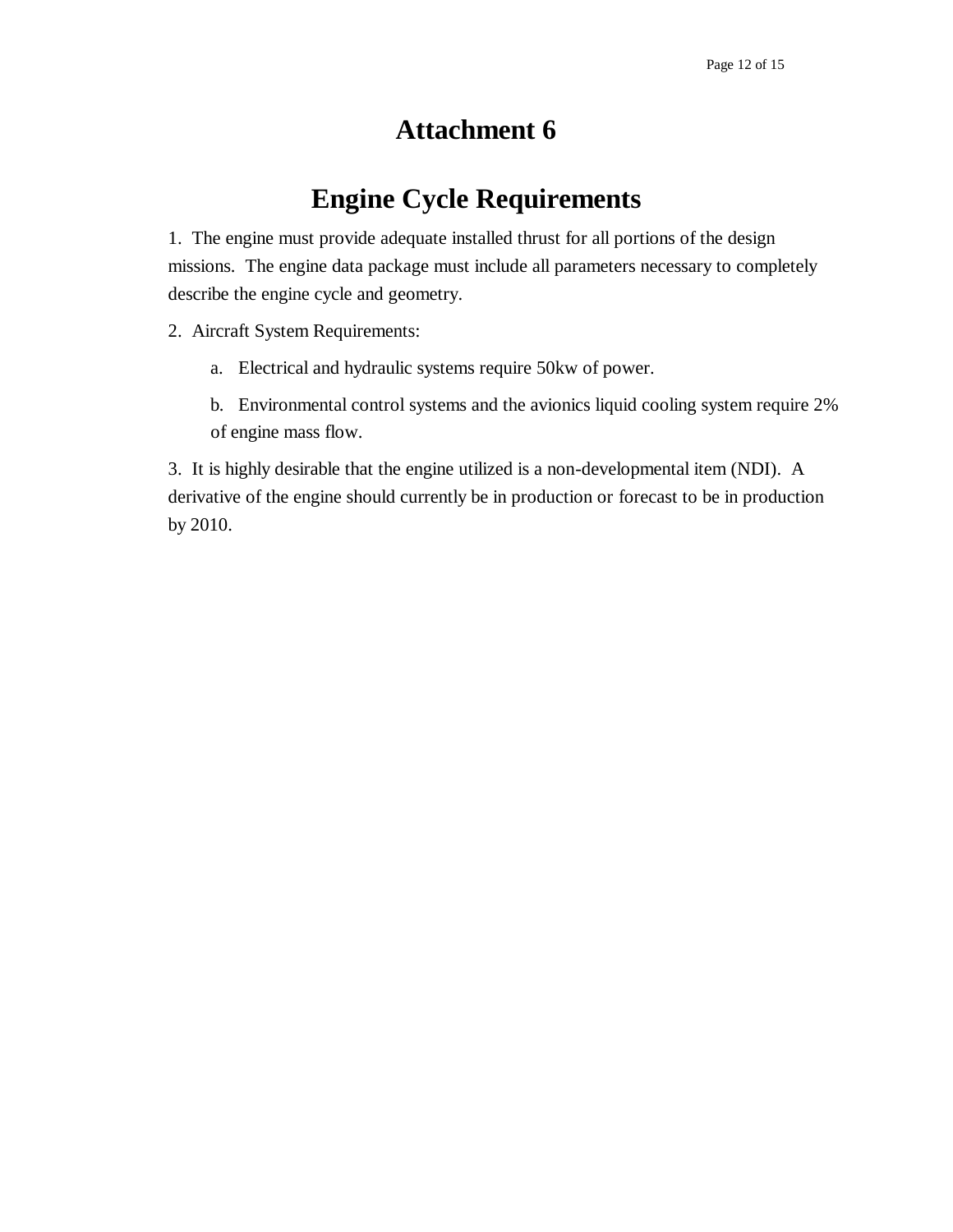| <b>Item</b>                                 | $\ldots$<br>Volume, $ft3$                                           | Weight, lb | Cost, K\$ (2005) |
|---------------------------------------------|---------------------------------------------------------------------|------------|------------------|
| <b>Avionics</b>                             |                                                                     |            |                  |
| • Base Suite                                |                                                                     |            |                  |
|                                             |                                                                     |            |                  |
| $-ICNIA1$                                   | 3.0                                                                 | 100        | 200              |
| - 3 x MFDs                                  | 1.5                                                                 | 20         | 60               |
| - Head-Up Display                           | 1.6                                                                 | 35         | 20               |
| - Data bus                                  | 0.5                                                                 | 10         | 10               |
| • ECM Equipment                             |                                                                     |            |                  |
| - INEWS <sup>2</sup>                        | 3.0                                                                 | 100        | 500              |
| <b>Flight and Propulsion Control System</b> |                                                                     |            |                  |
| Vehicle Management System                   | 1.0                                                                 | 50         | 200              |
| <b>Fire Control Systems</b>                 |                                                                     |            |                  |
| $\cdot$ IRSTS <sup>3</sup>                  | 2.0                                                                 | 50         | 300              |
| • Active Array Radar                        | 6.0                                                                 | 450        | 1000             |
| <b>Systems and Equipment</b>                |                                                                     |            |                  |
| • Electrical System(2 engines)              | 4.0                                                                 | 300        | 50               |
|                                             | (subtract 80 lb, 1 ft <sup>3</sup> and \$10k if one engine is used) |            |                  |
| • Auxiliary Power Unit (APU)                | $2.0\,$                                                             | 100        | 50               |
| · Ejection Seat                             | $\rm 8.0$                                                           | 160        | 100              |
| $\cdot$ OBOGS <sup>4</sup>                  | $1.0\,$                                                             | 35         | 10               |
| $\cdot$ OBIGGS <sup>5</sup>                 | $1.0\,$                                                             | 35         | $10\,$           |

# **Government Furnished Equipment**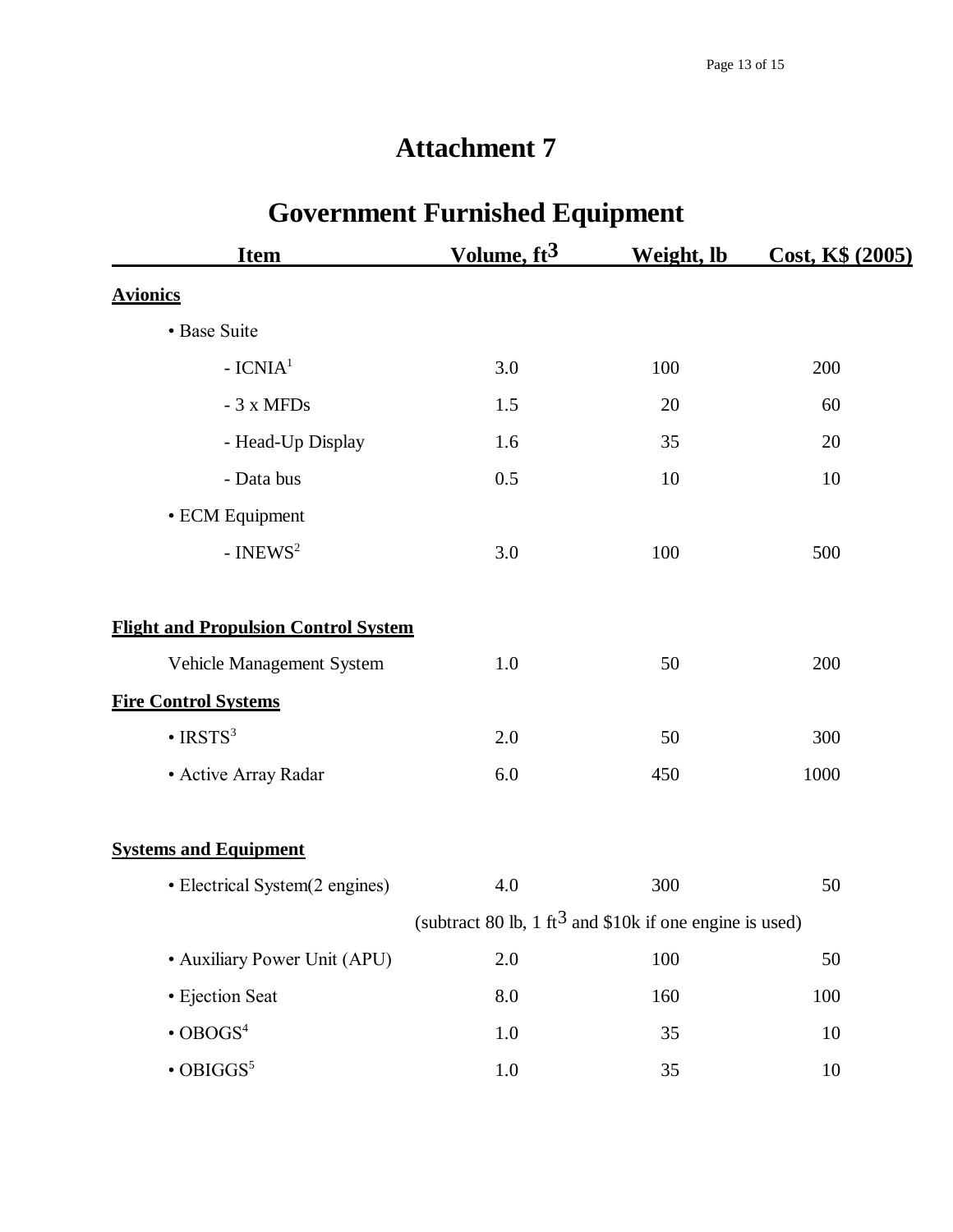## **Air-to-Air Weapons**

## **AIM - 9M Sidewinder Missile**

| Launch weight:        | 191 lb   |
|-----------------------|----------|
| Length:               | 9.6 ft   |
| Max span:             | $2.1$ ft |
| Body diameter:        | $0.4$ ft |
| Launcher rail weight: | 50 lb    |
| Launcher rail length: | $9.2$ ft |

## **AIM - 120 AMRAAM**

| 327 lb           |
|------------------|
| $12$ ft          |
| $2.1 \text{ ft}$ |
| $0.6$ ft         |
|                  |

## **M61A1 20 mm Cannon**

| Cannon weight:                                     | $275$ lb        |
|----------------------------------------------------|-----------------|
| Length:                                            | $74 \text{ in}$ |
| Max diameter:                                      | $10$ in         |
| Ammunition feed system (500 rounds) weight: 300 lb |                 |
| Ammunition drum length:                            | $25$ in         |
| Diameter: 25 in                                    |                 |
| Ammunition (20 mm)                                 | $0.58$ each     |
| Returned casings                                   | $0.26$ each     |

<sup>1</sup> Integrated Communication, Navigation, and Identification Avionics

<sup>2</sup>Integrated Electronic Warfare System

<sup>3</sup> Infrared Search and Track System with laser ranging

<sup>4</sup>Onboard Oxygen Generation System

<sup>5</sup>On-Board Inert Gas Generation System